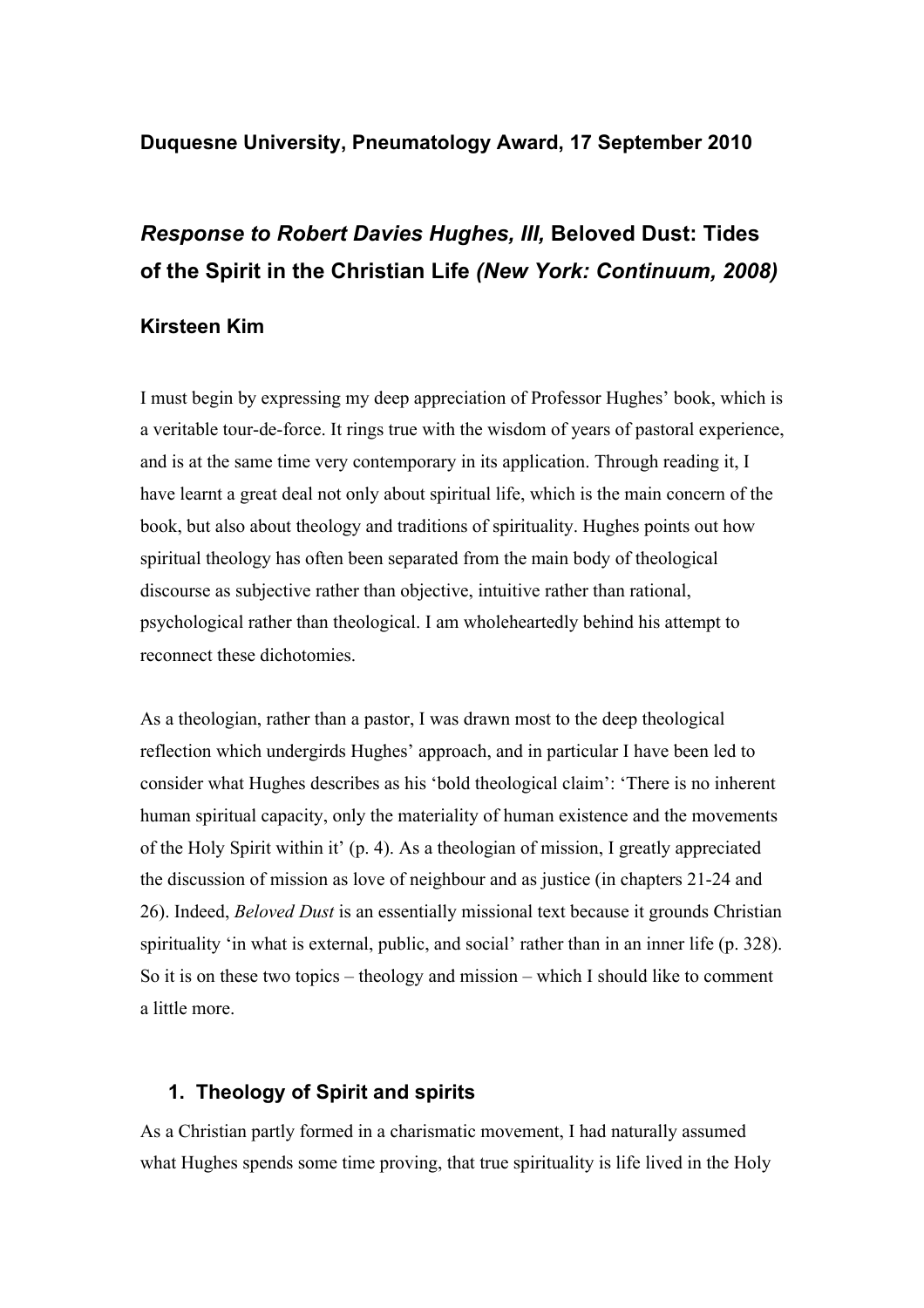Spirit. It is 'Spirit-uality'.<sup>1</sup> It initially came as a surprise to me therefore when I discovered 'spirituality' being widely used as a secular term with reference to the human spirit, or to express an alternative to traditional approaches to religion. I wish to affirm spirituality (with a small s) as a legitimate discipline and engage with it, as Hughes does, while also raising the question as to which of the many spirits informs any particular discourse of spirituality.

The way I see it, human beings have a spiritual capacity: we are not just beloved dust; we can know or discover that we are beloved. Hughes' assertion that 'There is no inherent human spiritual capacity' is laudably intended to avoid essentialism (p. 7) and expresses our utter dependence on the grace of God. But I cannot square it with the second creation story, in which God creates Adam from the dust of the earth and breathes life into him. By this tradition, human beings – all human beings – are distinguished from other creatures by the inspiration of the Spirit of God. As the image of God, perfected in Christ, I believe humanity has a God-given capacity for spiritual life. Karl Rahner's description of human beings as 'spirit in the world' is appropriate, I believe.<sup>2</sup> This view also provides firm theological ground for engaging with other spiritualities.

However, saying that human beings have spiritual capacity is not the same as saying that human beings are necessarily indwelled by the Holy Spirit. Sadly the human spiritual capacity is not always filled with the Spirit of Christ but with another spirit, or other spirits. As Hughes rightly insists, the human spirit is not the Spirit of God. Furthermore, there are many other spirits abroad in the world and, according to the gospel stories, human beings are often filled with, and guided by, all manner of spirits which are not the Spirit of Christ. Among the created spirits of this world are evil spirits of selfishness, greed, falsehood, and so on, which may be manifested in individuals, in ideologies, and in economic systems, political institutions and social organisations. Therefore, the gift of 'discernment of spirits' (included in the list in 1Cor 12:10) is particularly important. We are called to discern the spirit of any spirituality with which we engage according to whether it produces Christ-like fruit (Gal 5:22), whether it empowers in a way which builds up the community in love (1Cor 12-14), and whether it benefits the poor (Luke 4:18). If it does not, or if it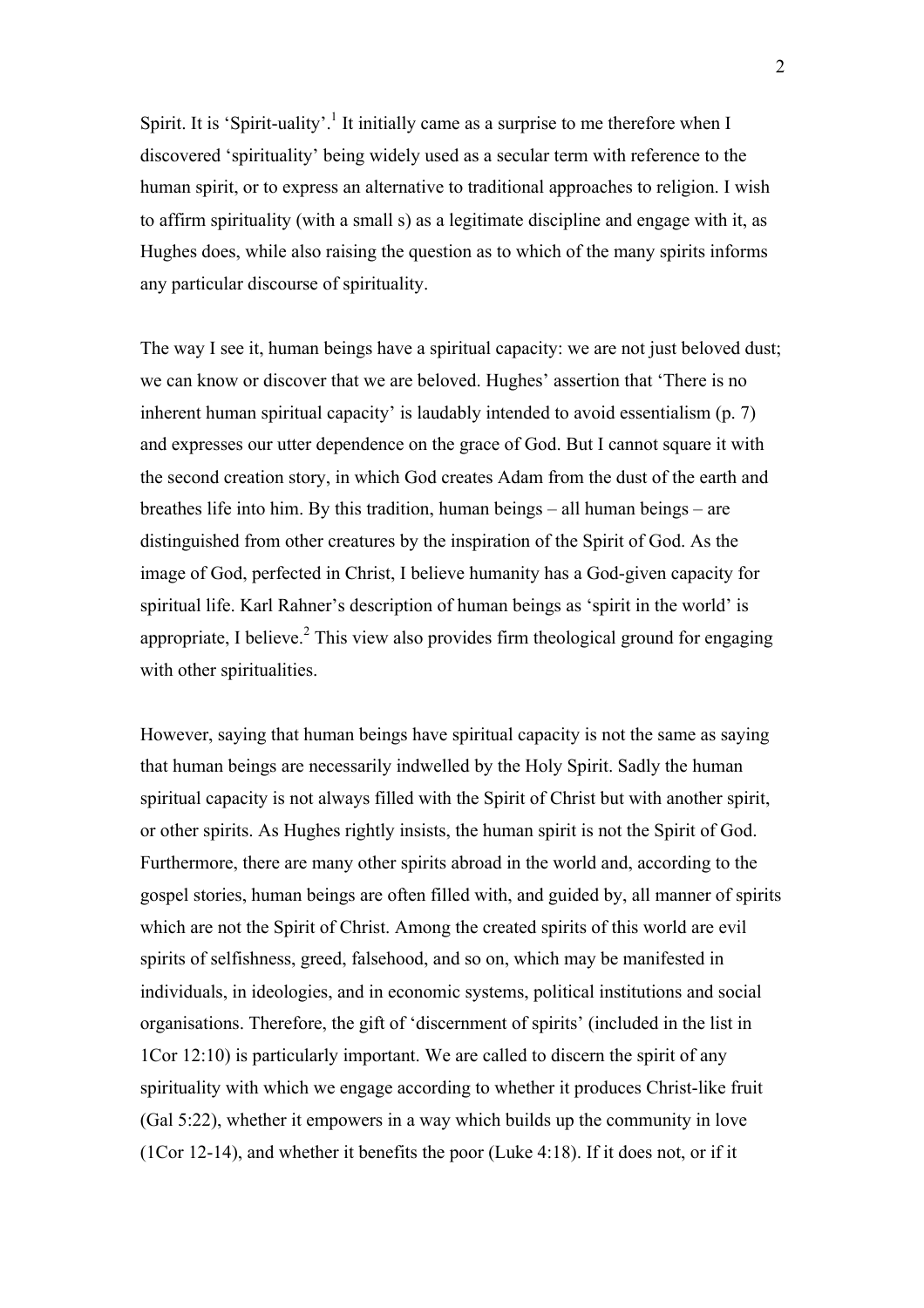purports to be something it is not, we should not support it, and we may need to challenge it in the name of Christ.

I welcome Hughes' attempts to develop spiritual theology as an integral part of theology because this is the way both to affirm and protect truly Christian spirituality. It is also a way to honour and include the contributions women make to the church. As a woman theologian of the Holy Spirit, I sometimes get the feeling that respectable male theologians sense a double danger that I might fly off into some kind of heresy: first because pneumatology is associated with extremism, and second because women have an inherent tendency toward what men have called 'superstition'. Yet on the one hand, for women who have not benefitted from the theological formation available to their male counterparts, investigations in spirituality may be the way they find to enter theological discourse. And on the other hand, women who are highly theologically trained show a special appreciation of pneumatology. Women – Elizabeth A. Johnson, Catherine Mowry La Cugna, Anne Hunt, Celia Deane-Drummond – are among the leading theologians of the Holy Spirit and the Trinity at present. But male-dominated theology has sometimes shown disdain for that in which women excel, for spirituality and pneumatology. The demise of religion and the rise of spirituality in the West have paralleled processes of the privatisation of religion and the feminisation of its acceptable public face. Hughes's discussion of 'the rise and fall of spiritual theology' (pp. 10-36) recognises sexism as an issue (p. 11) but would benefit, I believe, from a stronger feminist analysis and consideration of historical links to the marginalisation and liberation of women in church and theology. The integration of spiritual theology with what is regarded as mainstream also involves the reconciliation of religion with spirituality, and of male with female expressions of faith.

While I appreciate the intent to redress a balance, I prefer not to consistently refer to the Spirit as 'she', as Hughes' does, while this pronoun is not used of other members of the Trinity (although I recognise that Hughes' choice of the word Fount for the Father is gender neutral). Furthermore, discussion about whether or not to 'giv[e] the Spirit her own theological locus' (p. 304) reminds me of male discussions about whether or not women, or in another context the natives, are equal to joining public life or holding authority in the institutional church. It is as if, as Kilian McDonnell writes, the Spirit had not reached maturity.<sup>3</sup> It seems obvious to me that if the Holy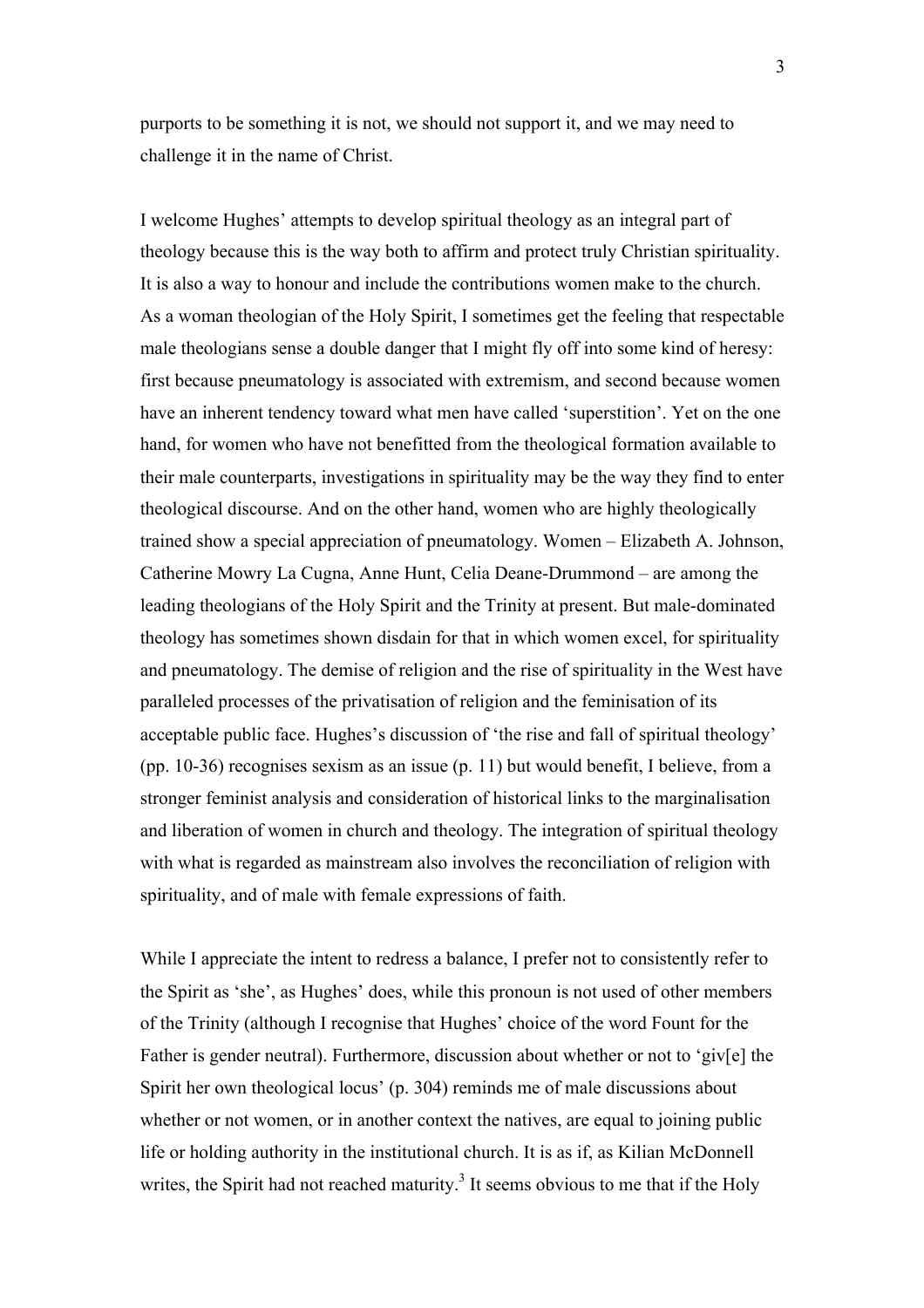Spirit is one of the persons of the Trinity, then pneumatology is worthy of study in its own right. If there is an equality of persons, theological study programmes ought to be constructed in such a way as to treat each person – Father, Son and Spirit – separately as well as together. Instead, we tend to find in the West, one semester of Christology followed by one of Trinity, and under the latter head it is assumed that we have dealt with Pneumatology. While in reality the social status of women remains below that of men, the consistent and exclusive use of the feminine pronoun for the Spirit undermines the equality of persons. It is also damaging to one of Hughes' key projects, which I very much endorse, that of showing that pneumatology and spiritual theology are not only relevant to mysticism on the one hand or popular religiosity on the other but to the Christian life in general, including the ordinary and mundane practice of faith, work, worship, intellectual life, and activities traditionally linked to masculine occupations and callings.

In particular, the intellectual conversion is not only facilitated by the Holy Spirit but also inherent in spiritual experience. The Holy Spirit is a source as well as the channel of illumination and inspiration. The spirit of Christ is also the mind of Christ (1Cor 1:10; 2:16), a relationship which is obvious in German, in which the word *Geist* can be used for both, but obscured in English, which has tended to separate spirit from intellect. In the book Hughes consistently associates Wisdom with the incarnated Word, and with Christ, but I would also like to stress the link of wisdom with the Holy Spirit, the Spirit-Sophia that Elizabeth Johnson elucidates:<sup>4</sup> the wisdom revealed in creation; the wisdom given to Mary, in which Jesus Christ grew; the wisdom which led to his proclamation of justice for the poor (Luke 4:18); the wisdom by which the way of salvation was the Cross; the wisdom which inspired and empowered the disciples; the wisdom which brought together Jew and Gentile, slave and free, male and female; and the wisdom that directs the Christian community in mission to the world.

#### **2. The Spirit and mission**

Hughes sees spiritual theology as the practical outworking of pneumatology, whereas I have tended to see mission theology as that outworking. The Holy Spirit is sent (mission) into the world, from the creative activity of the Spirit at creation, to the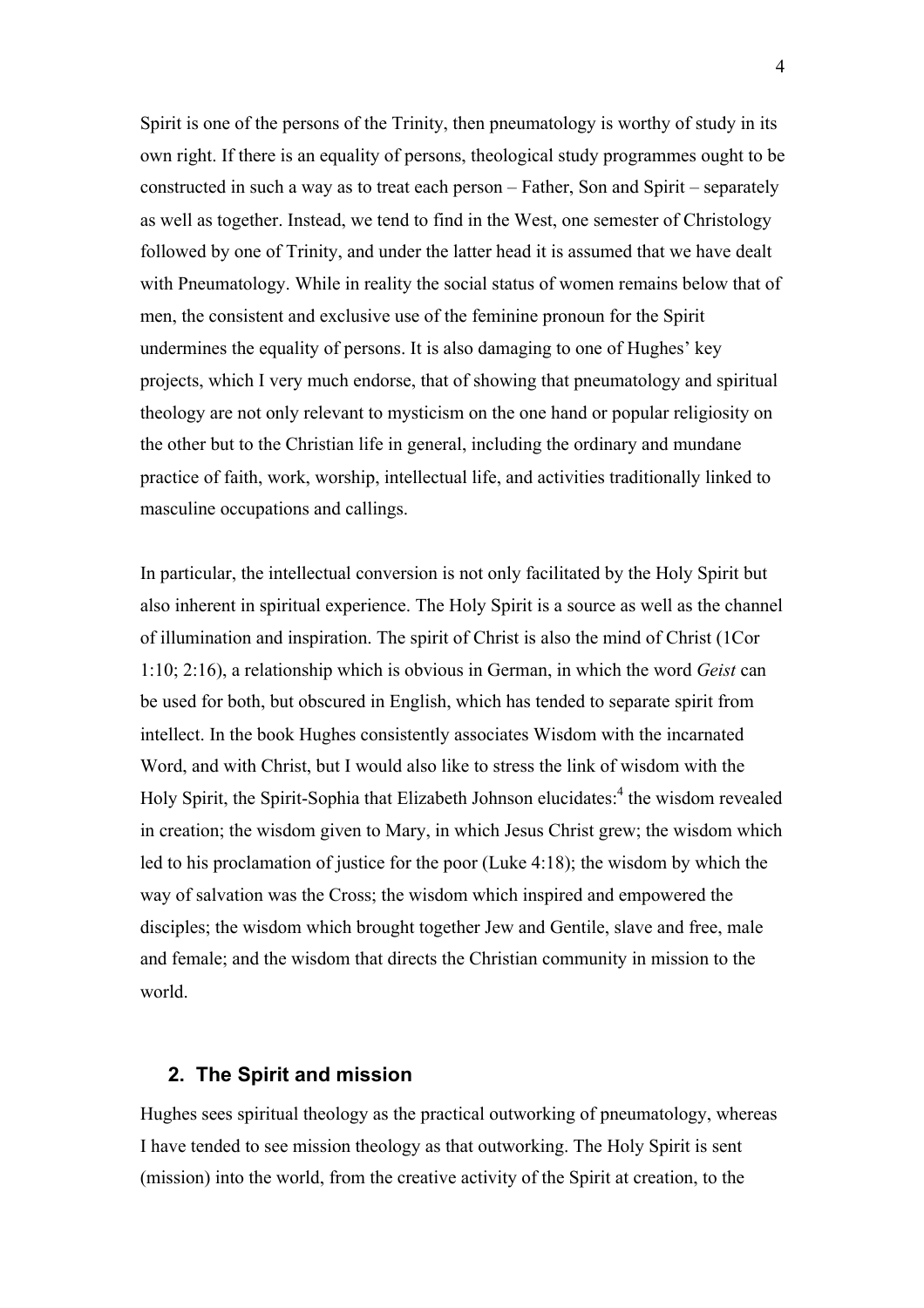conception and later anointing of Jesus Christ, and to the empowering of the community at Pentecost. In fact, as I discovered, we are saying the same thing because Hughes 'locates a theology of individual life in the Spirit in the context of the entire *missio Spiritus*' (p. 7) and summarises his work as a reinterpretation of the spiritual life as 'resonances in us of the Trinitarian structure of the Spirit's mission' (p. 386). This comes out even more strongly in the article by Hughes on eschatology, in which he points out the hopelessness of a theology without appreciation of the Spirit's role in God's world in the present time.<sup>5</sup> Therefore a holistic and spiritual understanding of mission coincides with a dynamic understanding of spiritual life as participation in the mission of the Spirit. Mission is a spiritual endeavour and spiritual life is missional since both are the human response to impulses produced by the mission of the Spirit in the whole creation. Mission is 'finding out where the Holy Spirit is at work and joining in<sup>'.6</sup>

Hughes' splendid work aside, sadly, spiritual theology does not often include consideration of the community's mission. Without this it becomes inward-looking and self-serving. Conversely, however, it must be said that mission theology often lacks reflection on mission spirituality, tending instead toward activism and unethical methods. One of the most significant developments in mission thinking in the last one hundred years has been the rejection of an end-justifies-the-means approach and the emergence of mission spirituality, so that the process of mission is in the way of Christ and an expression of authentic discipleship.<sup>7</sup> Whichever way round, it is important that spiritual theology and mission theology are held together. As Margaret Williams put it in her history of the Society of the Sacred Heart, 'inwardness' is 'for the outgoing'; it is not an end in itself but the fruit of, and sustenance for, missional engagement with the world. $8$  Spiritual practices are not techniques for escaping into another world which can be bought, like a kind of drug-free trip or a mental package holiday. Such 'spirituality' is unconnected with everyday life, and may indeed lead us to neglect our worldly responsibilities. Spiritual retreats should be life-changing and mission inspiring. Indian Jesuit theologian Samuel Rayan puts this memorably: the Holy Spirit is a strong wind and a raging fire, not a breeze or a candle to lull the church to sleep.<sup>9</sup>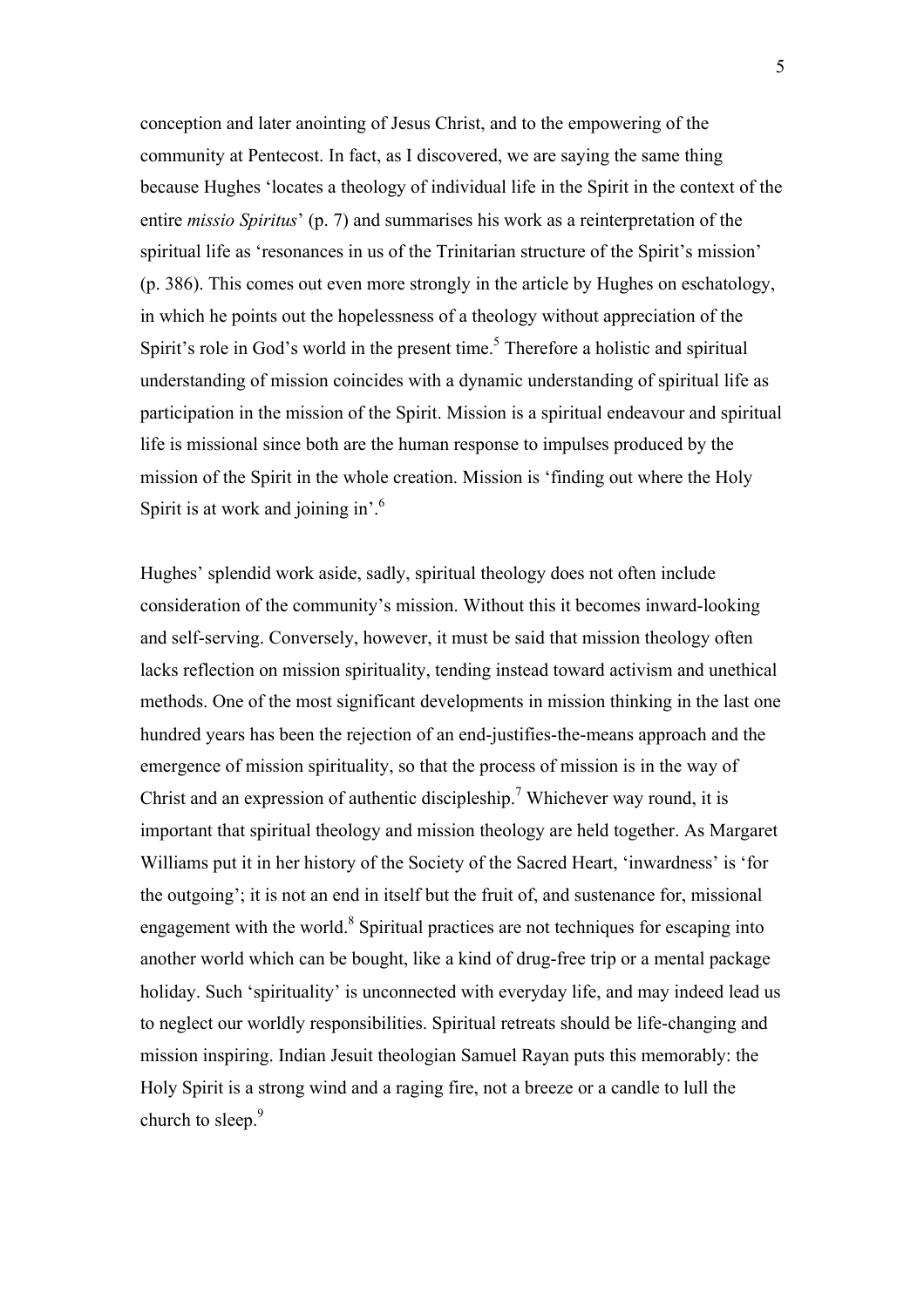Hughes treats mission in its broadest sense as obedience to the second of the two great commandments: love of neighbour. This includes the ordinary practice of Christian life: faithfulness in worship, friendship, daily duty, good work, as well as creativity, and attention to wider issues of justice, peace and the integrity of creation. These are all part of the mission of the Spirit. One indispensable aspect of the Holy Spirit's mission which Hughes points out is the impetus toward transformative encounter with the other, and for inclusion in the same community of those previously seen as unclean or undesirable. Such openness and inclusiveness is one important way we recognise the Spirit of Christ. According to the Acts of the Apostles, the observation that the Holy Spirit came upon Gentiles in just the same way as on Jews in the original Pentecost showed that they were also saved, and could also bear the name Christian (Acts 15:7-11; cf. chap. 10). Baptism in the Spirit and in water made Gentiles full members of the community, although they were at first ignorant of the Jewish tradition. They, like Paul, the Apostle to the Gentiles, and like us, were 'untimely' born, and did not encounter Jesus Christ in the flesh but in the Spirit. But joining late, like the last labourers in the market place, does not mean lower status in the kingdom of God; God shows no partiality between Jews and Gentiles. Before God, tradition, birth and heritage are of no advantage – indeed they may even be a hindrance to true discipleship. The spiritual encounter does not eschew the physical and material but reconfigures and transforms the experience of it for Gentile and Jews alike. This is God's excess, to which Rodgers refers.<sup>10</sup> God's grace is all around us; the Spirit sustains and nurtures our human life.

Hughes rightly points out that this breaking down of the dividing wall between Jews and Gentiles, the grafting of the wild stock on the cultivated stem, has serious potential for postcolonial theology (p. 303). First, a pneumatological approach can be a way round what Amos Yong refers to as 'the christological impasse'11 in relations with people of other faiths and ideologies – and none. Far from confronting them with claims for the lordship of Christ and Christian uniqueness, a pneumatological approach suggests dialogue around the Spirit's work of healing and liberation (p. 305), celebration of the fruit of the Spirit in whatever cultural forms it is manifest (p. 305-6), and willingness to affirm the spiritual giftedness of others and recognise their missions. This is not to deny christological doctrines, but to recognise more than one entry point to Christian truth. The missions of Son and Spirit are complementary and,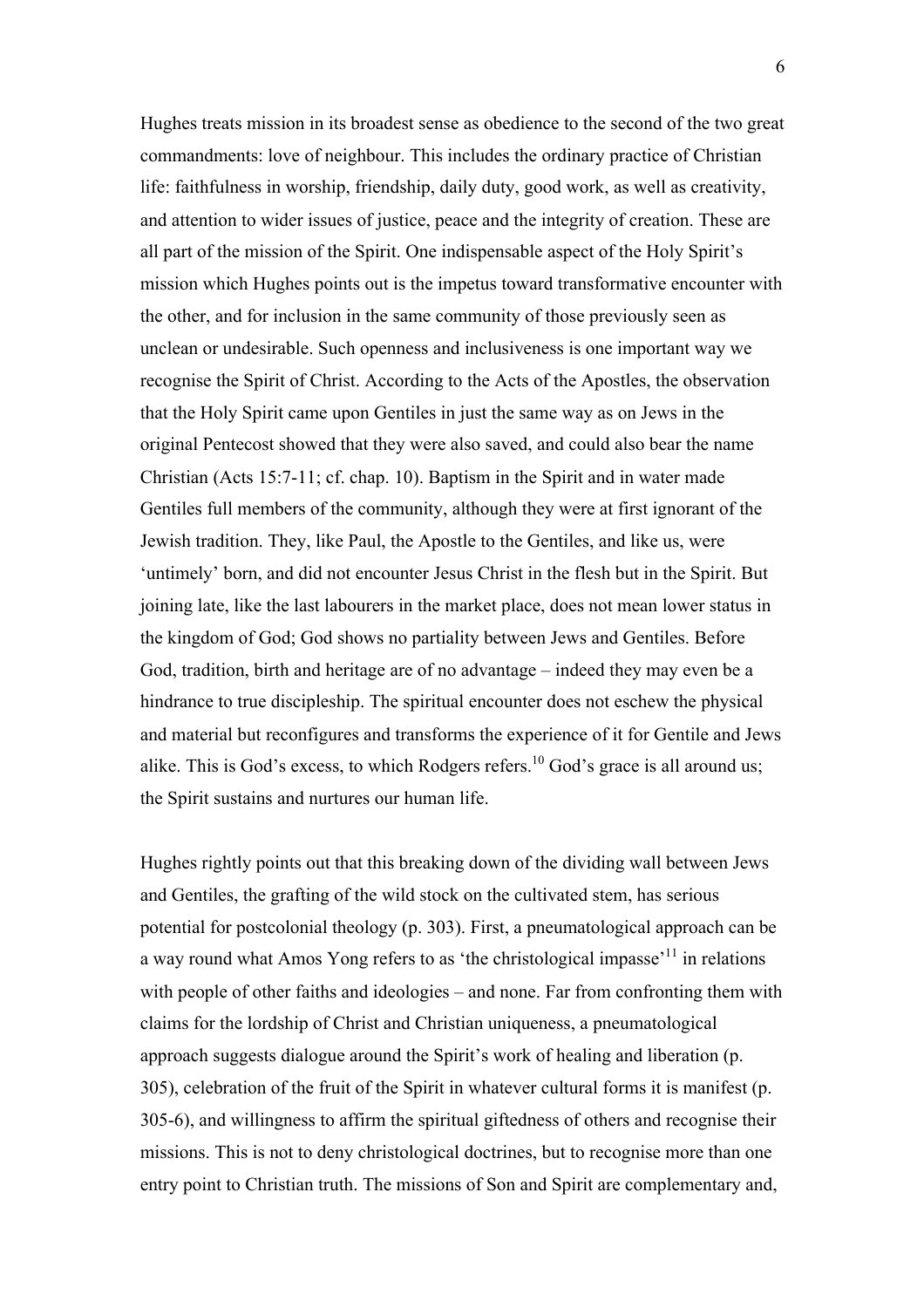except in the case of those who walked and talked with Jesus Christ, we experience God first by the Holy Spirit, who leads us to Jesus Christ, who then reveals the Father. This reversed order is 'the Trinity of experience', to which McDonnell refers. For the Christian, the Holy Spirit is the Spirit of Christ, but the Holy Spirit does not belong to the church, and may be encountered in, and manifested by, those who do not name Christ. Discerning the Holy Spirit among the many spirits of this world is the first act of mission, so that we may know where the Spirit is at work and with whom to collaborate.

Second, a postcolonial approach also demands that we find a way of entering into conversation with other forms of Christianity indigenous to other regions of the world.<sup>12</sup> The postcolonial era is also the era of world Christianity, in which Christianity is seen to be globally widespread and locally rooted, and in which Western Christians are estimated to be a minority.<sup>13</sup> Eugene Rogers has shown beautifully how pneumatology is enriched by use of 'resources outside the Modern West'.<sup>14</sup> I have gone even further east in my search for resources and, without also having to go back in time, have found contemporary Asian theological reflection, especially in India and Korea, immensely helpful in deepening understanding of the Holy Spirit.<sup>15</sup> My interaction with Asian theologians has revealed to me how Christian understanding of the Holy Spirit is both continuous and discontinuous with more worldly meanings of 'spirit'. Korea and India have different translations for the word 'spirit' to bring to their reading of Scripture, and their theologians are able to appreciate nuances in the tradition that elude contemporary Western scholars, who live surrounded by materialist culture. In Asian contexts it seems impossible to divorce theology – or any aspect of life – from spirituality. From Indian theologians I have learnt to see the ecological dimensions of pneumatology, to appreciate the lifegiving and reconciling power of the Spirit, and to sense that all Christian life is lived within the medium which the Spirit creates by his or her presence. From Korean theologians I have realised that the adjective 'holy' before the name of the Spirit is not an added extra to explain the nature of the Spirit but necessary to distinguish the *Holy* Spirit from all the other spirits of a plural worldview. The word 'holy' also indicates that the Spirit is not simply a greater or more powerful spirit than all the others, but that this Spirit is of a different kind than all the others. The power of the